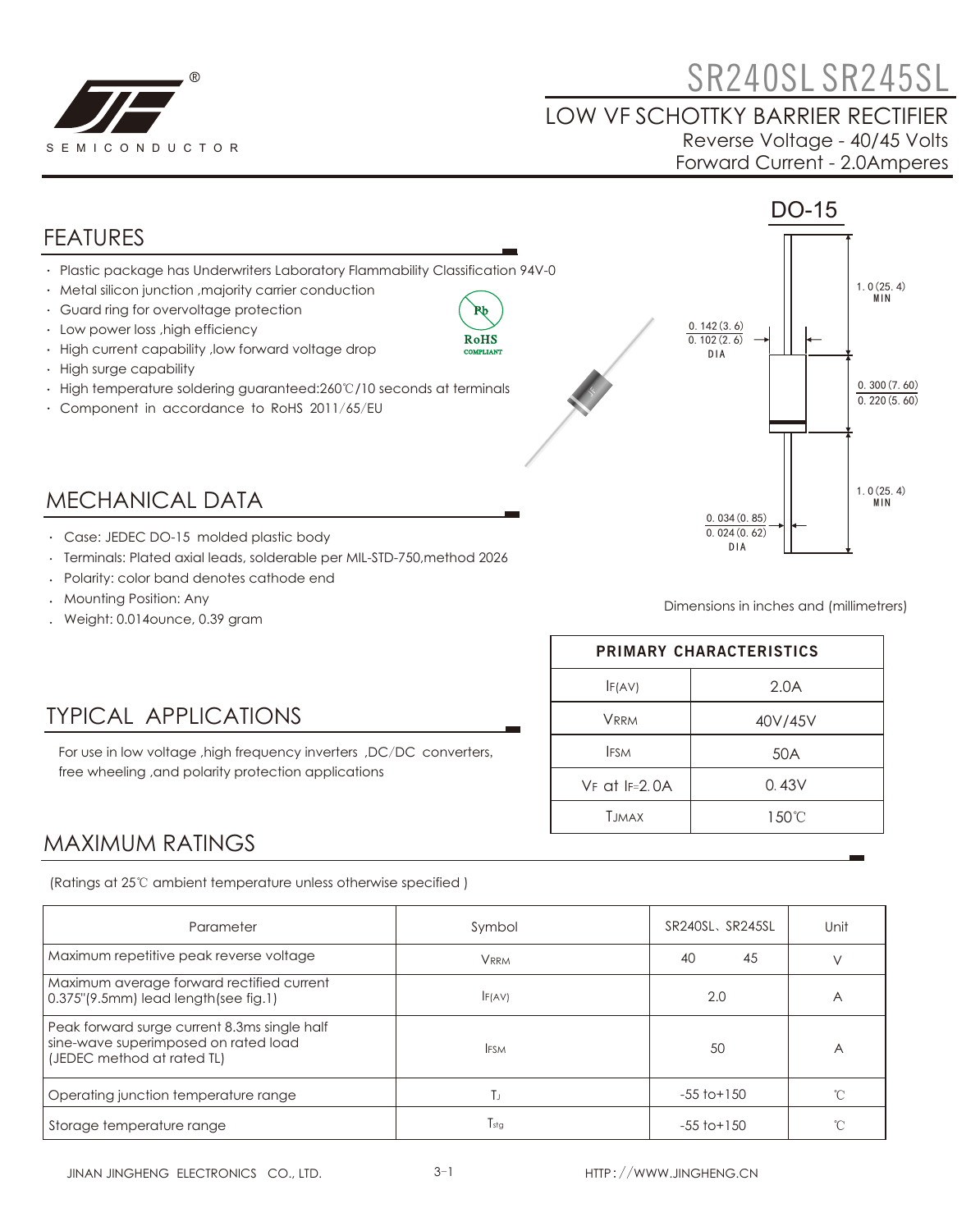## RATINGS AND CHARACTERISTIC OF SR240SL、SR245SL

## ELECTRICAL CHARACTERISTCS (TA=25℃ Unless otherwise noted)

| Parameter                    | <b>Test Conditions</b> |                       | Symbol              | TYP. | MAX.                     | Unit    |
|------------------------------|------------------------|-----------------------|---------------------|------|--------------------------|---------|
| Instaneous forward voltage   |                        | $T_A = 25^{\circ}C$   | $V_F$ <sup>1)</sup> | 0.40 | 0.43                     | $\vee$  |
|                              | $IF=2.0A$              | $T_A = 100^{\circ}C$  |                     | 0.32 | $\overline{\phantom{0}}$ |         |
|                              |                        | $T_A = 125^{\circ}C$  |                     | 0.30 | $\overline{\phantom{a}}$ |         |
|                              | $IF=1.0A$              | $T_A = 25^{\circ}C$   |                     | 0.38 | $\overline{\phantom{0}}$ |         |
|                              |                        | $T_A = 100^{\circ}C$  |                     | 0.28 | $\overline{\phantom{a}}$ |         |
|                              |                        | $T_A = 125^{\circ}C$  |                     | 0.25 | $\qquad \qquad$          |         |
| Reverse current              | $VR = 40/45V$          | $T_A = 25^{\circ}C$   | $R^{2)}$            | 50   | 200                      | $\mu$ A |
|                              |                        | $T_A = 100^{\circ}C$  |                     | 8    |                          | mA      |
|                              |                        | $T_A = 125^{\circ}$ C |                     | 20   |                          |         |
| Typical junction capacitance | 4V, 1MHz               |                       | C.                  | 170  |                          | pF      |

Notes: 1.Pulse test: 300 μs pulse width,1% duty cycle

2.Pulse test: pulse width≤40ms

## THERMAL CHARACTERISTCS

| Parameter                          | Symbol          | DO-15 | Unit           |  |
|------------------------------------|-----------------|-------|----------------|--|
| Typical thermal resistance $^{3)}$ | $R_{\theta}$ JA | 35.0  |                |  |
|                                    | $R_{\theta}$ JL | 15.0  | $^{\circ}$ C/W |  |

3.Thermal resistance from junction to lead vertical P.C.B. mounted , 0.375"(9.5mm)lead length

### AVAILABALE PACK INFORMATION

| Product code                   | Pack | Box Size L*W*H(mm) |      | $\alpha$ Quantity (pcs/box)   Carton SizeL*W*H(mm)   Quantity (box/carton) |     |
|--------------------------------|------|--------------------|------|----------------------------------------------------------------------------|-----|
| SR240SL-DO-15<br>SR245SL-DO-15 | B/P  | 190*80*21          | 500  | 433*203*230                                                                | 50  |
| SR240SL-DO-15<br>SR245SL-DO-15 | T/B  | 264*74*135         | 3000 | 400*267*286                                                                | 1 C |